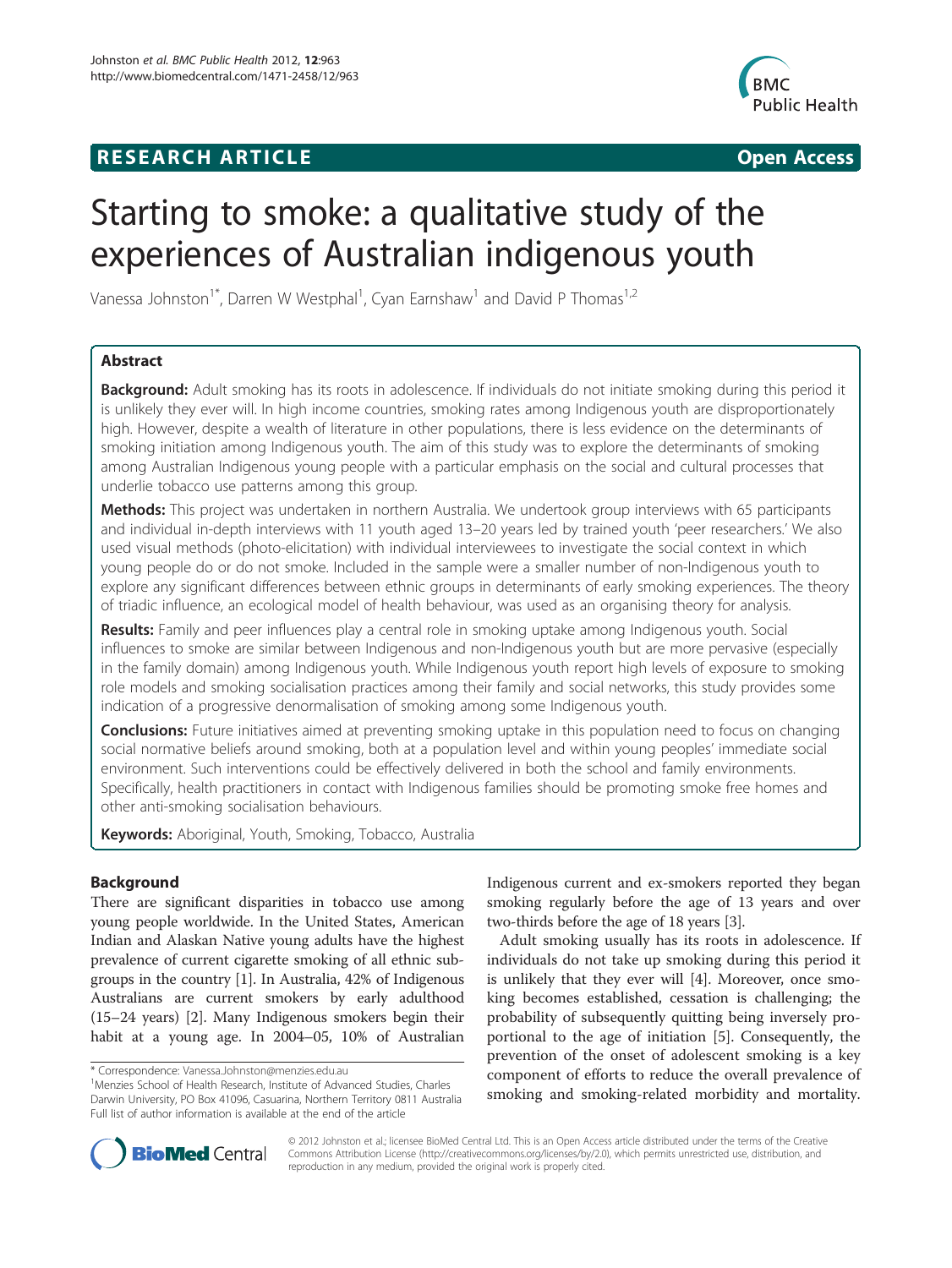This is particularly true for Indigenous Australians for whom tobacco use is responsible for 20% of deaths [[6\]](#page-12-0).

Research reviews and longitudinal studies have revealed an array of often inter-related factors that are associated with smoking initiation and progression [[7-10](#page-12-0)]. These include personal (e.g. age, ethnicity, substance abuse, emotional disorders, risk perceptions), family (e.g. parental smoking, parenting styles, parental attitudes towards smoking, socioeconomic status), social (e.g. peer smoking), and environmental factors (e.g. tobacco advertising, cigarette pricing). The most consistent findings in the literature relate to the influencing role of peers and family on youth smoking behaviour [[11-13](#page-12-0)], while there is emerging evidence on the impact of environmental determinants such as indoor smoking bans [[14,15](#page-12-0)] and social marketing campaigns [[16](#page-12-0)].

Despite this wealth of literature, there is a paucity of published research that focuses on young Indigenous Australians and tobacco [[17\]](#page-12-0). One qualitative study in Western Australia investigated smoking experimentation and notions of addiction among youth using focus group methods. The study included a subgroup of Australian Indigenous youth  $(n = 37)$  and found they were more likely than non-Indigenous youth to cite stress, boredom and overt encouragement from friends as reasons for smoking [[18\]](#page-12-0). Overall, this study found that although adolescents had a reasonably good understanding of the concept of addiction, they did not generally regard smoking as particularly addictive at their age. An exploratory study of rural adult Aboriginal women's experiences of smoking initiation in south-east Australia identified peer and family influences as factors contributing to smoking initiation; participants reported that smoking was normalised within extended family networks and that young women often smoked in order to be accepted among their social networks [\[19\]](#page-12-0). While these recently published studies have shed some light on smoking among Indigenous youth, one was retrospective and limited in its scope by gender and geographical location [\[19](#page-12-0)] and the other did not explore in-depth the broader social and cultural determinants of initiation and smoking [[18\]](#page-12-0). There are still significant gaps in our knowledge. While there is more research in the international literature that reports on smoking uptake in other Indigenous and minority groups [[20-22](#page-12-0)], they remain a relatively small proportion of the evidence base considering the burden of smoking in these specific populations. Further research is required to understand young Indigenous people's experiences, behaviours, interactions and social contexts as they relate to smoking, especially in Australia.

The aim of this research project was to explore the determinants of smoking among Australian Indigenous young people with a particular emphasis on the social

and cultural processes that underlie tobacco use patterns among this group. Specifically, we sought to understand the factors that predispose Indigenous youth to start smoking, or protect them from taking up this behaviour.

#### Methods

#### Research design

This project was undertaken in northern Australia between June and December 2011. It involved one urban (Darwin) and one remote site (a small mainland community of approximately 1000 residents 580 km east of Darwin). This project took a participatory approach to give young Indigenous people, an often marginalised group, both agency and a voice in research which has direct relevance for them and which may ultimately impact upon them [[23](#page-12-0)].

We collaborated with a team of four trained Aboriginal 'peer researchers' (a male and a female in each site). An opportunity arose early in the research to involve two non-Indigenous peer researchers and recruit a smaller non-Indigenous sample. We included this sample to explore any significant differences in determinants of early smoking experiences and to elicit more data about the wider social and environmental context in which young Indigenous people start smoking. The focus on Indigenous smoking remained unchanged.

We undertook focus group discussions (FGDs) and semi-structured individual interviews. In the focus group discussions we aimed to generate a range and diversity of views on smoking initiation and to explore differing perspectives [[24\]](#page-12-0). In the interviews we explored individual experiences in more depth to understand the smoking or non-smoking trajectory of individual participants [[25\]](#page-12-0). Alongside these traditional qualitative methods, we also used visual methods (photography) to explore the social context and social influences of youth smoking.

In recent years, the use of visual methodologies has gained increasing prominence in social research, especially with marginalised communities. The most well known of these methodologies is 'photovoice' [\[26,27\]](#page-12-0), a methodology that uses photography to promote community engagement on health and social issues. The use of photography in this project, while informed by the principles of photovoice, was employed as an individual exercise to promote reflection about the social context and social impact of smoking, as seen through the eyes of young people [\[28\]](#page-12-0). The photos acted as prompts for discussion about smoking and as such the method is more in line with the technique of photo-elicitation, where the emphasis is on the images as a means to unearth rich verbal data in individual interviews, rather than focusing on the visual content of the photos themselves [\[29\]](#page-12-0).

We gave disposable cameras to 11 young people (both smokers and non-smokers) and asked them to take photos of how they experienced smoking in their everyday lives.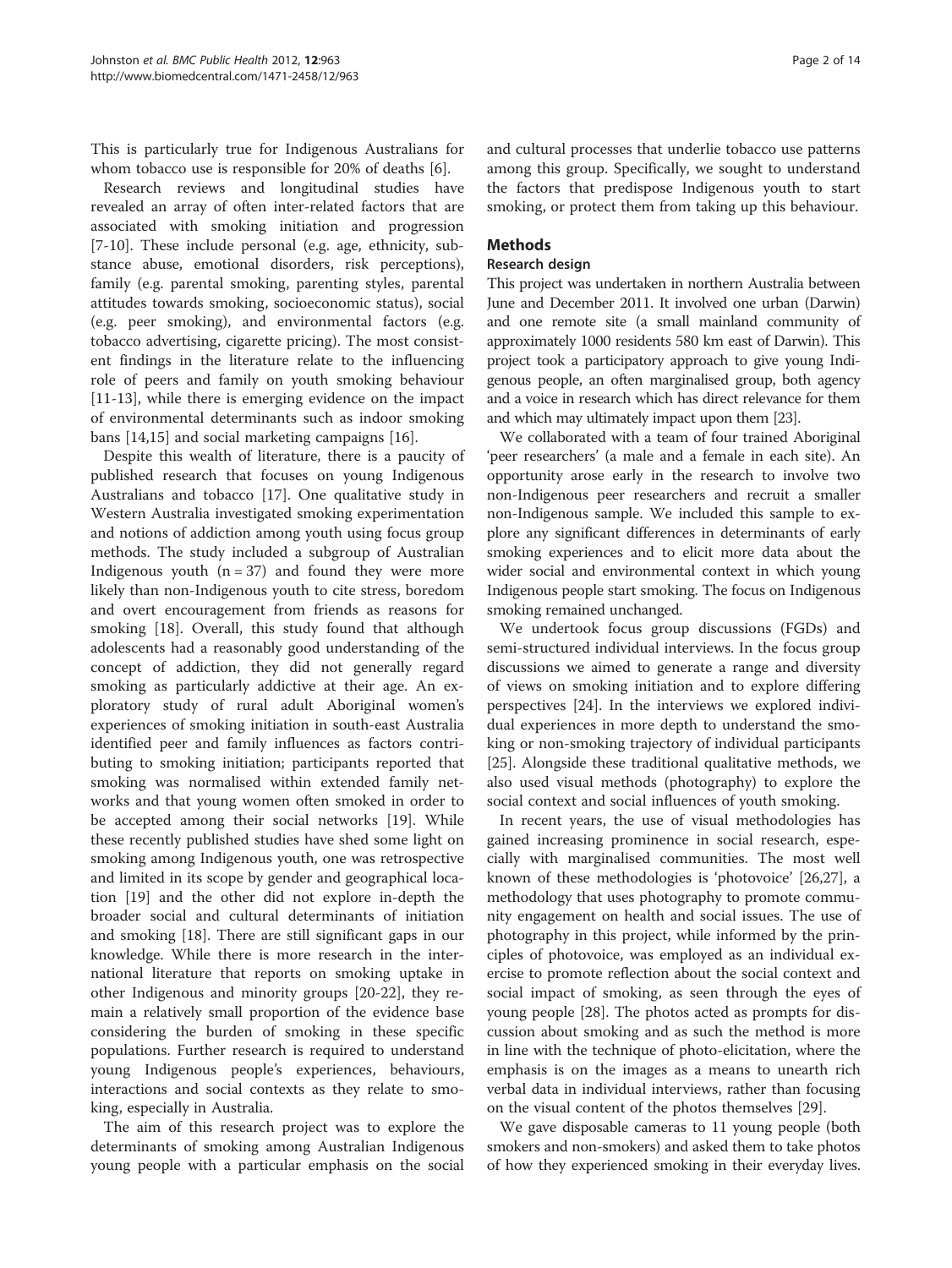The team then asked participants to talk about the content of their photos and their interpretations of the visual data they had created [[30](#page-12-0)].

#### Data collection and analysis

The young peer researchers contributed to defining the final research questions and research methods, recruited participants, undertook the data collection with the support of the research team, and assisted in interpreting the data. All peer researchers attended a two-day training workshop.

We utilised a mix of network and purposive sampling to recruit youth (13–20 years) across key sociodemographic factors: age, gender, and geographical location (urban/remote). We aimed for a mix of never smokers, experimental smokers and regular smokers in the final sample. Our primary points of recruitment were three participating schools (two in Darwin and one in the remote community). However, to include young people who might not be attending school, we recruited through the local social networks of the peer researchers and through a not-for-profit local youth centre in Darwin that caters to at-risk, mostly Indigenous youth. Youth were recruited to take part in focus group discussions initially and from this group a subset were selected for in-depth interviews based on their interest and enthusiasm for the project and ensuring a mix of ages, gender and smoking status.

While we intended to divide FGDs by gender, in most instances this was not possible because of the challenges of getting young people to commit to set times when they had many competing priorities. We ran 15 group interviews; seven of these were run as FGDs. The remaining 8 included only 2 or 3 participants owing to unforeseen circumstances for young participants at the time. In these 8 we loosely followed the focus group interview guide but commonly deviated to a deeper exploration of the personal experiences of one or more participants. We also conducted 11 photo-interviews with individual participants (in one session three Indigenous participants felt more comfortable meeting together). Towards the end of data collection, our sample included a diverse range of participants and no new themes were emerging. While we would have liked to interview more non-Indigenous smokers to compare to our Indigenous cohort, time and resources for the project did not allow this.

We pilot tested the focus group and individual interview guide with our youth researchers. Because they were all members of the eligible target group for this project, we included their interviews as key informant data. Group and individual interviews ranged in duration from 30 to 90 minutes and were held at schools, a youth centre and our research institution. Participants were reimbursed with a AUD\$30 gift voucher in recognition for their time and effort. The interviews were audiorecorded and transcribed verbatim for analysis.

We used the theory of triadic influence (TTI) [\[31\]](#page-12-0), an ecological model of health behaviour, as an organising theory for data collection and analysis. The TTI asserts that all behaviours are influenced by an interaction of genetic (nature) and environmental (nurture) factors. It divides these factors into three streams of influence on behaviour: environmental (community characteristics, media influences, legislation and policy), social (including parent and peer influences and their attitudes, use of tobacco and characteristics of relationships) and personal (genetic, biological, personality variables, gender, ethnicity and age) [[8](#page-12-0)]. All three streams flow from causes more distant from the behaviour, over which individuals may not have much control, through to predictors closest (proximal) to the behaviour, providing a cascade of multiple and interacting influences. Proximal predictors are conceptualised as those that predict behaviour, while distal influences help explain it [[32](#page-12-0)]. We structured the questions relating to why youth smoke in our interview guides around this framework and predictors of youth smoking found in the literature. The topics covered in our semi-structured group and individual interview guides were: age of initiation, where youth smoke and with whom, where they access tobacco at different ages and stages of smoking, why they start smoking and for regular smokers, why they continue to smoke. The individual interviews probed more deeply into individuals' smoking or non-smoking 'careers' to date.

Our first level of analysis organised 'chunks' of textual data into open codes that arose inductively from the data. Two authors (VJ and DW) each independently coded a sub-set of the group and individual interviews and then compared coding. Code terms were discussed and refined and after a second level of analysis of the same sub-set of data, codes were grouped into categories and a category codebook was constructed. Consensus was reached through discussion and iterative review of codes and categories. This involved a process of constant comparison between and within categories as we proceeded to work through the data. A third author was available to consult if a consensus could not be reached about the categories; however, this was not needed. The first author completed the remainder of the data analysis using the codebook. The final level of analysis involved elucidating the key themes arising from the data as they corresponded to the theory of triadic influence. After this the first author discussed the findings and her interpretations with the research team, including one Indigenous peer researcher, which elicited further discussion and refinement. The content of photos was not specifically analysed in this study; instead the dialogue generated by the photos were analysed thematically as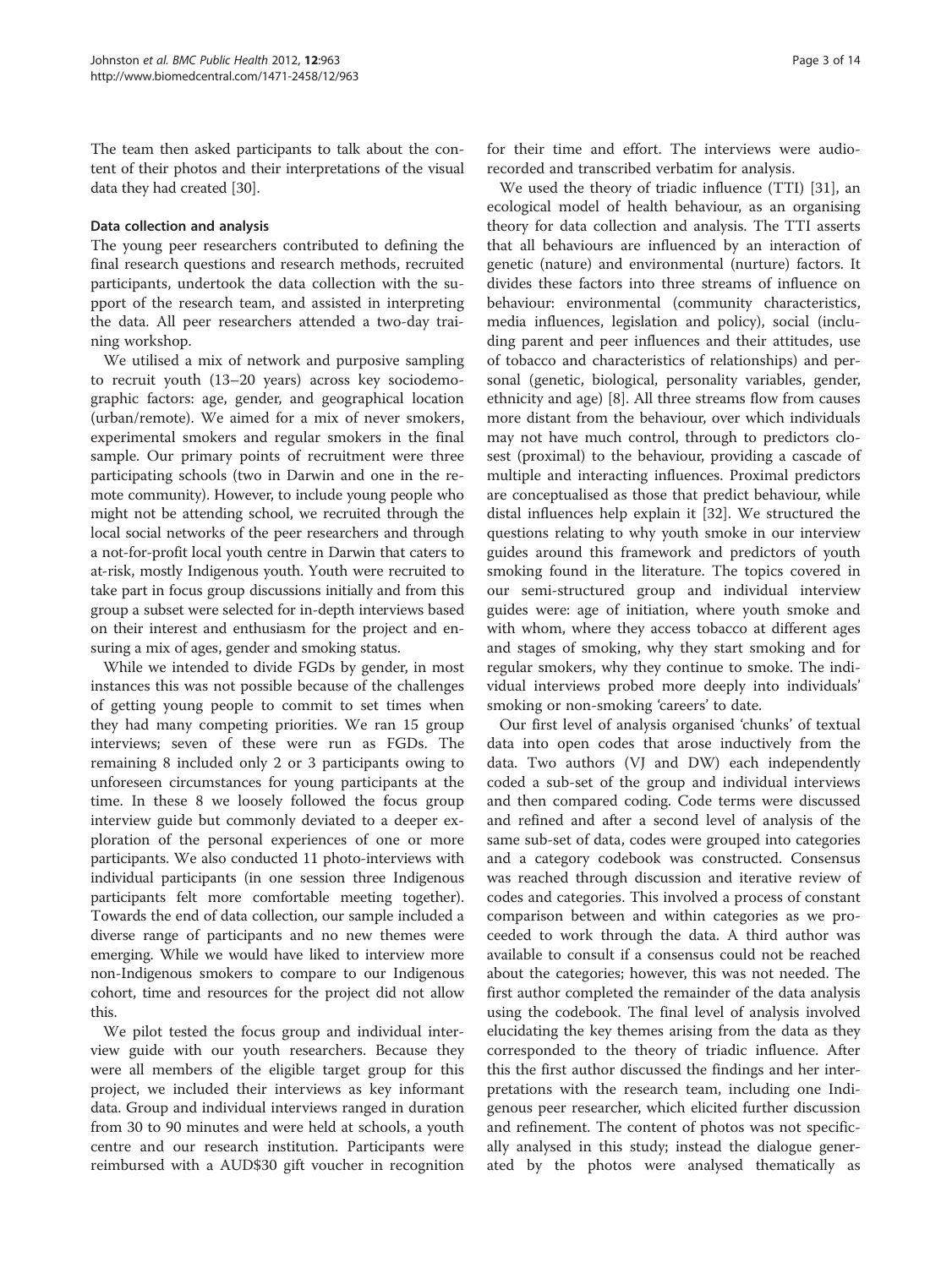described above. Data were organised and managed using NVivo 9.

Ethical approval was given by the Human Research Ethics Committee at Menzies School of Health Research, including its Aboriginal sub-committee.

#### Results

In total we interviewed 65 young people aged 13–20 years in this project. The majority (71%) were Indigenous (see Table 1 for participant demographics). Twenty-six (40%) were female. Of the Indigenous participants, 21 (46%) were smokers (inclusive of occasional and regular smokers). Of the 19 non-Indigenous participants, 3 were smokers. The majority of Indigenous and non-Indigenous participants had experimented with smoking to varying degrees. We were only able to recruit nine participants living in the remote community due to a change in staff roles at the remote community school and the involvement of peer researchers in cultural ceremony business, which meant they were unavailable for long stretches of time. However, we did recruit 22 youth who attended boarding school in Darwin but who resided in a remote community. Approximately 50% of the final sample nominated a remote community as their home. All participants attended school or were employed at the time of the study.

Because our primary aim was to explore the determinants of smoking initiation among Indigenous young people we focus our findings on the prominent themes that emerged from the Indigenous data and draw attention to where there are significant differences with non-Indigenous youth within these themes. Unless indicated, all quotations used to support the emergent themes came from Indigenous participants. In this study, we use the terms youth, young

Table 1 Characteristics of youth study participants

| Characteristic               | Study participants ( $n = 65$ ) |
|------------------------------|---------------------------------|
| Age (years; mean)            | 15.6                            |
| Ethnicity n (%)              |                                 |
| Indigenous                   | 46 (71)                         |
| Non-Indigenous               | 19 (29)                         |
| Gender n (%)                 |                                 |
| Male                         | 39 (60)                         |
| Female                       | 26 (40)                         |
| Current smoking status n (%) |                                 |
| Smokes daily or weekly       | 20(31)                          |
| Smokes less than weekly      | 4(6)                            |
| Non-smoker                   | 40 (62)                         |
| Unknown                      | 1(1)                            |
| Home Community n (%)         |                                 |
| Remote community             | 31 (48)                         |
| Darwin                       | 34 (52)                         |

people and adolescents interchangeably to describe our study group (aged 13–20 years).

The findings highlight the particular role of young people's immediate social context on smoking uptake. While there were other factors that were perceived to influence youth initiation and/or smoking progression, such as personality, stress and nicotine dependence, these were lesser themes and are not detailed in this paper.

#### Starting to smoke

Participants identified different stages of smoking from first puff and experimentation, through to social or 'casual' smoking, and established smoking. These classifications implicitly acknowledge that starting to smoke is not a 'one off' event. Instead, it is a dynamic process with several stages between pre-contemplation to established (daily) smoking [[4\]](#page-11-0). In this study, themes that emerged relating to smoking initiation (i.e. first few cigarettes) highlight the particular role of family influences. Facilitating access to tobacco, role modelling and smoking socialisation were all factors that contributed to early smoking experiences.

#### 'Trying it out'

Acquiring tobacco from family members was a common route of access for early smoking experimentation, and particularly common for the first puff, which was usually opportunistic and facilitated by the availability of tobacco in the home. Some participants were supplied tobacco directly by family members, usually older cousins or siblings. Young people also took tobacco from ashtrays, cigarette packets, or discarded cigarette butts.

In this study, participants reported that experimenting with smoking commenced usually between the ages of 10 and 13, but it was not unusual to take a first puff before this; as early as seven or eight years. Those who revealed that they initiated smoking earlier generally lived with other smokers and had greater exposure to the behaviour and more ready access to tobacco. A key motivation for experimenting with smoking was curiosity, particularly if there was high exposure among young peoples' family and/or social networks.

Many Indigenous participants had their first smoking experience and experimented with relatives around their age or older, usually siblings or cousins. Overt pressure from older relatives to try smoking was reportedly not uncommon. Further, family members sometimes played a key role in providing instruction on smoking technique, as well as methods by which to mitigate the taste or physiological effects of tobacco smoke:

#### Q. Have you tried smoking before?

When I was ten. My sister was a smoker; I used to hang around her a lot. And one night she told me to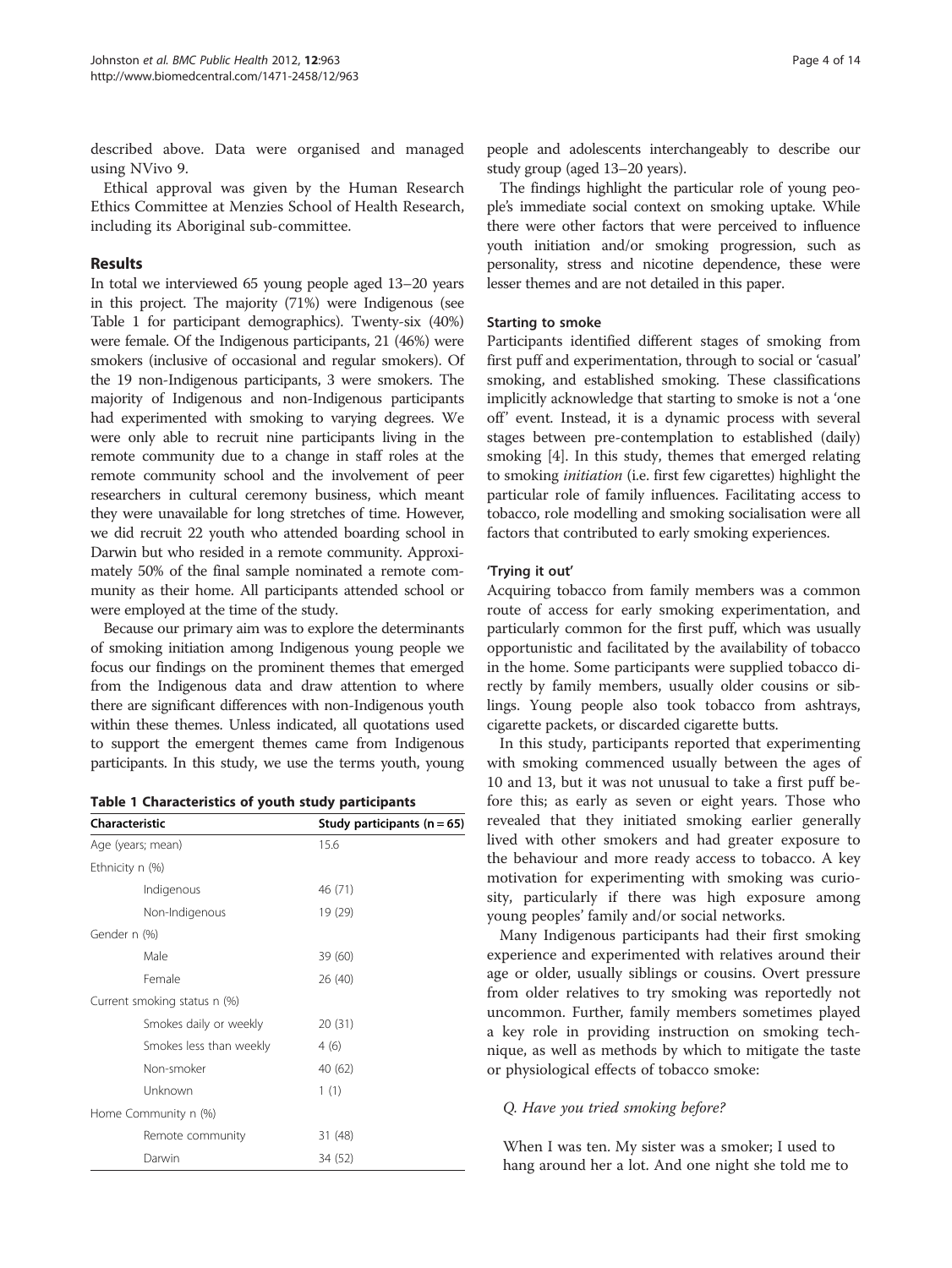put some smoke in my lung. So I did...I stole them when mum and dad were asleep. And she told me to have a puff, so I did, but then I started coughing and I said "Yuck, how do you do that?" and she said "If you keep doing it, you get used to it." And yeah I tried, and she told me "If you swallow it and have a feed, it's better" and yeah, so I did that...

#### (Female, smoker, 15 years)

The first puff was universally characterised as a 'bad' experience, described as "disgusting" and "yuck." For some it was such a negative experience that they delayed trying again for a significant period of time. However, if subsequent "tries" were supported by family or peers, the negative physiological effects could be overshadowed by positive reinforcement [\[22\]](#page-12-0). For a few participants, the first puff was instrumental in establishing themselves as non-smokers. Generally, those for whom the physiological effects contributed to their decision not to smoke also received reinforcing messages from their family and/or friends not to smoke.

#### Family as 'teachers'

Smoking in the household and among extended family networks was prevalent for youth smokers in this study and a key theme was that of learning to be a smoker through family exposure. "Teaching [smoking] from parents" took various forms. These included being exposed to tobacco and smoking paraphernalia from an early age when asked to roll cigarettes or light a 'smoke' for older family members. Direct mimicry and copying adult smoking behaviour using rolled up paper or twigs was also learned through observation. There was the implicit assumption that if parents smoked, it must be sanctioned:

Oh well, as a little kid, like mucking around you know, you copy your parents, you don't know what they're doing, you think it's cool, and then you're probably like six years old and you just think how cool, I'm going to try it too.

## (Female, smoker, 15 years)

Because you learn a lot when you're growing up through visual and seeing how everything works really. So it's accepted and the fact that your family is doing it, so yeah, must be okay if mum's doing it.

## (Male, smoker, 19 years)

This echoes previous qualitative research with Native American youth, who perceived that because smoking was so prevalent among families; it was regarded as 'normal' and acceptable behaviour [[22\]](#page-12-0) Further, a permissive or ambivalent attitude by parents of their smoking, lack of or ineffective consequences for youth smoking, and a general lack of monitoring were themes reported by smokers:

#### Q. Are there rules around where you smoke at home?

Yeah, just not inside, that's basically it. And I think my brother, because he's under 18, Mum's doing the same thing that she did with me. [She says] "If you want to smoke, smoke outside the gate." So yeah, I think he smokes outside the gate usually when she's at home, but when she's not there, he'll go out the back with everyone else.

#### (Male, smoker, 19 years)

Young people reported that parents did not generally give their children tobacco or actively support their smoking behaviour. However, it was perceived that by the time young people reached their mid-late teenage years, parents often thought their children were 'old enough' to make their own decisions or that they were beyond parental control to influence their lifestyle choices. This scenario was more commonly described among Indigenous compared with non-Indigenous participants:

## Q. Does your father know that you smoke?

I'm pretty sure he's aware that I smoke; like my step mum does know. Every now and then when I'm stressed out because of him, I will like have one out the back or whatever. And she doesn't care like, because my older sister does it, and she's whatever, like she can't stop us, we're like older, we're ourselves now, we're not little kids.

## (Female smoker, 15 years)

Another way in which family facilitated youth smoking behaviour was through smoking together. Sharing of cigarettes or sharing in the act of smoking has previously been found to nurture a sense of belonging and social cohesiveness among Aboriginal families and communities [[33](#page-12-0)]. Similarly, in this study, some young people reported that sharing a smoke with relatives provided opportunities for socialising, 'hanging out' and gaining support, which also reinforced the behaviour:

So it was always good to go talk to my Aunty, because I know that she's been through a lot through her life,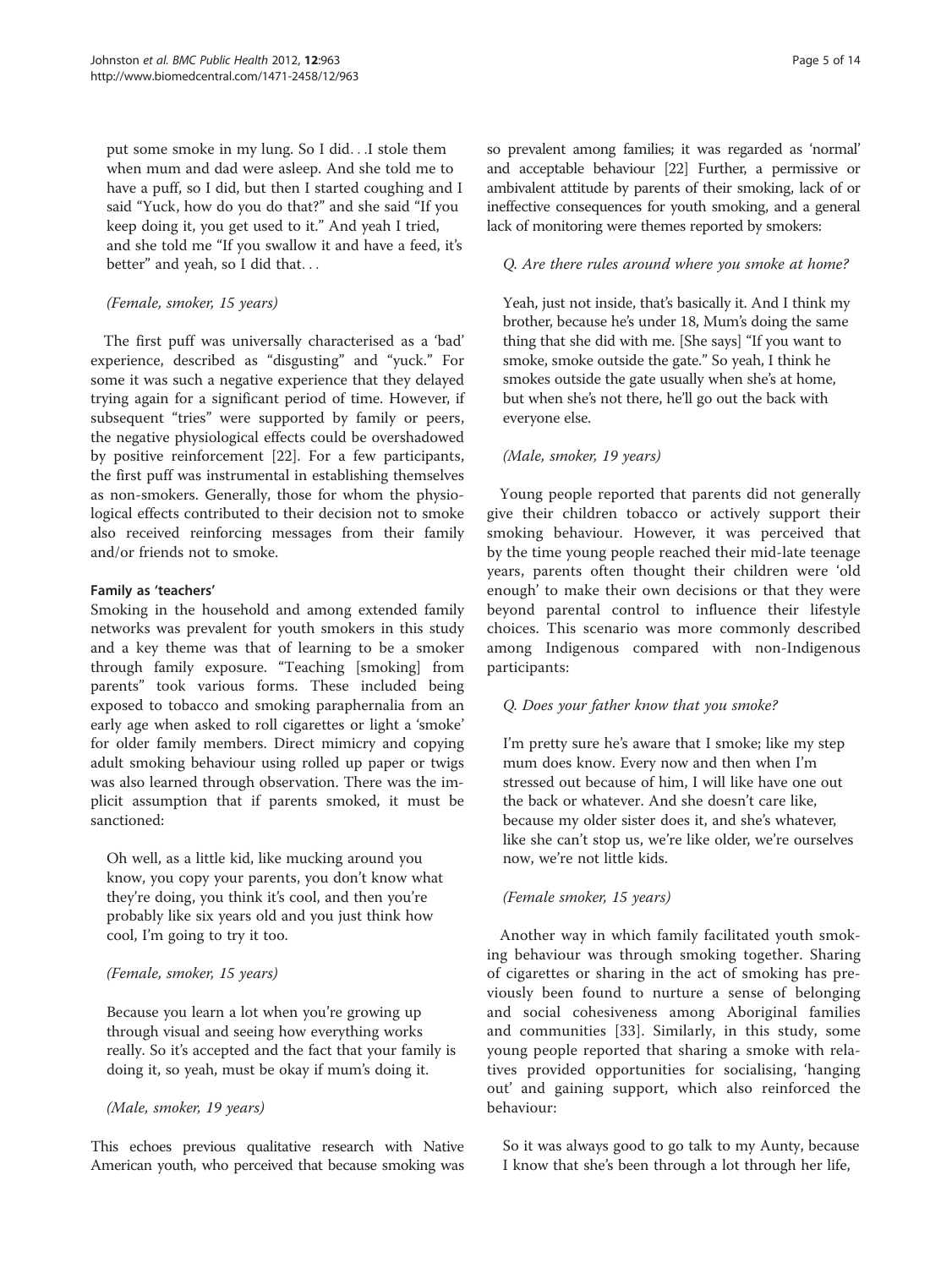so it was good to talk to her about the issues that I had in my life at the time. And yeah, it was just good to sit down and have a smoke.

#### (Male, smoker, 19 years)

While numbers in our sample living in a remote community at the time of the study were small, data from this group and from boarding students suggest that in the remote setting, smoking within families is normative and exposure frequent. High prevalence of smoking in remote Australia and frequent overcrowding support this [\[2\]](#page-11-0). Data elicited from photos taken by three remote interviewees focused on the litter from used butts and discarded cigarette packets in homes and generally around the community (see Figure 1). Smoking was also associated with other social activities in remote communities, such as gambling, where young people were provided the opportunity to win disposable income that could be used to purchase tobacco.

Findings for the non-Indigenous participants suggested that youth were similarly influenced to smoke by watching family, and frequently accessed tobacco covertly from household supplies. However, there was less indication that they regularly experimented with family members (they smoked mainly with peers) or were actively given tobacco by family members. While experimenting with family was commonplace among Indigenous participants, as described above, some did report that they smoked exclusively with friends and avoided smoking around family, because they were afraid that relatives would disclose their behaviour to parents.

Indigenous and non-Indigenous participants who smoked at the time of interview and who indicated that they had been exposed to family influences to smoke as



community site discussed this photo during a group interview. It is a photo of a window sill in a home where residents discard their cigarette butts among other rubbish. The participants reported that smoking is common in this remote community; very few households have no smokers living in them. While some households are smoke free inside, many are not.

children reported a progression in their smoking later in high school.

#### A contrast: the influence of anti-smoking socialisation

While the data mostly focused on determinants of smoking, lack of access to tobacco and role modelling in the home, as well as anti-smoking socialisation from family appeared to be protective against starting to smoke. Explicit parental anti-smoking socialisation was a more significant theme for non-Indigenous, compared with Indigenous participants (although the majority of non-Indigenous participants were non-smokers). Nevertheless, the protective effect of anti-smoking socialisation, when it did occur, appeared to be the same across ethnic groups.

Both Indigenous and non-Indigenous non-smokers generally reported no or less exposure to smoking in their households. A lack of access and direct role modelling was, they perceived, a key determinant of their not becoming smokers, even though most did experiment to varying degrees.

My parents never smoked, so you're just never really around it... So, none of us smoke... none of my brothers or sisters smoke.

#### (Female, non-smoker, 18 years)

Additionally, strong anti-smoking socialisation in the home was a central theme among non-smokers. Antismoking socialisation by parents included instituting smoke free indoor spaces, not smoking around children, strong anti-smoking messages, and clear and communicated consequences to smoking. This was true even when parents were smokers themselves and appeared to be moderated by whether youth and their parents had a positive relationship characterised by respect and trust. This theme is well illustrated by data elicited by a photo taken by Sandy (a pseudonym), one young woman in this project (see Figure [2](#page-6-0)).

Sandy is a 17 year old Indigenous young woman from a close-knit family living in Darwin. Sandy was exposed to smoking among her immediate and extended family from an early age but despite this, she was brought up not to smoke. While her mum smoked, she never did so around the children. She banned smoking inside the house and provided strong anti-smoking messages, telling them it "was a disgusting habit". When her two younger brothers were born Sandy's mum quit for good and this appeared to be a defining moment for Sandy. While she experimented on a few occasions, her dislike of the experience and positive family influences were reportedly central to her decision not to smoke. While many of Sandy's aunties and uncles smoke, she reported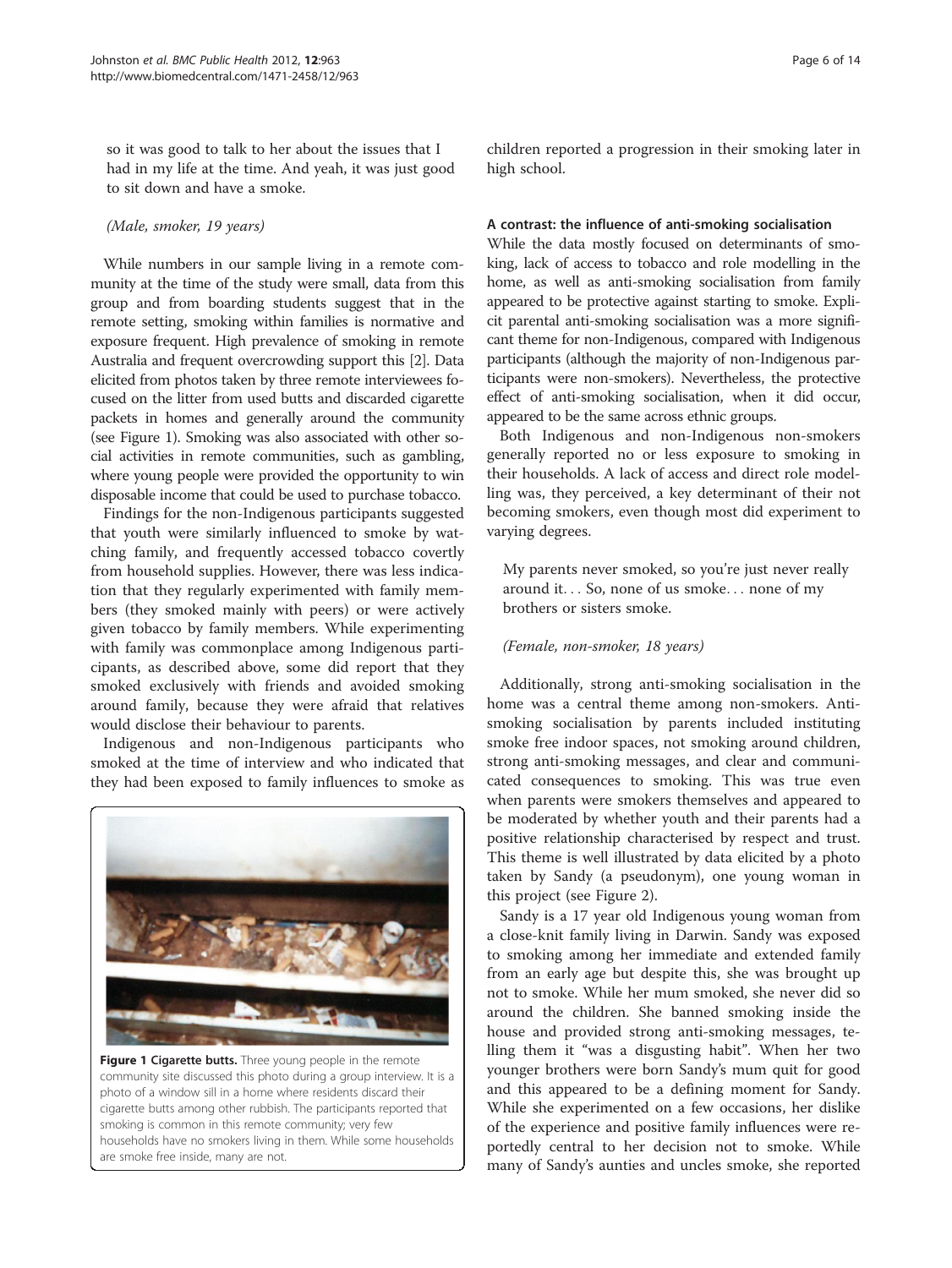<span id="page-6-0"></span>

was probably the most likely to make my mind up about smoking. I was around 11 or 12 years old and I had a lot more exposure from my friends... but then once he came along and my mum stopped, there was just none around the house. It helped reinforce the decision not to smoke. (Female, non-smoker, 17 years).

that none of her cousins did; highlighting a generational shift among her family towards not smoking.

#### Smoking as a social activity

It was during high school (approximately 13–18 years) that progression of smoking from initiation to more frequent experimentation and in some cases regular smoking was perceived to generally occur. Additionally, during this period, the influence of friends and broader social networks on smoking behaviour reportedly increased, as exposure to smoking among peers escalated and smoking assumed a fundamentally social function.

Smoking alone at this developmental stage was not perceived as commonplace. Instead, teenagers smoked where "everyone else smokes;" often in groups in public but out of the view of parents and teachers. In remote communities, adolescents went to secluded water holes and places in the bush to smoke. In the city they smoked at the bus stop (see Figure 3), outside the mall and the skate park - common 'hang out' or 'meet up' spots where smoking was embraced as a social activity. They also smoked at school despite universal 'No Smoking' policies. Participants across different schools shared stories of known secluded smoking sites behind the toilets, on the oval, in bushes on the school perimeter where smoking was commonplace.

Young people acknowledged there were greater restrictions on smokers with smoke free laws. However, the over-riding perception was that such laws did not necessarily impact on smoking initiation, especially as the smoke free regulations young people are most in contact with (at school, bus depot, outside the mall)

were commonly flouted by smokers, with perceived negligible consequence. Compliance with smoke free laws in the remote context was perceived as particularly poor. Despite this, a few urban Indigenous participants did reflect on the impact of smoke free areas in denormalising smoking and impacting on behaviour. Those who perceived smoke free laws as effective in preventing youth smoking also generally reported being influenced by other anti-smoking messaging from family and/or media:

But smoking is just becoming you know, more and more banned everywhere and you just - I don't see it that much anymore, I mean I guess that is a pretty important thing - the lack of smoking in my life is pretty significant.

#### (Female, non-smoker, 20 years)

As youth progressed from trying smoking for the first time to more regular smoking often during high school, avenues for acquiring tobacco broadened, as has been described elsewhere [\[34](#page-12-0)]. Peers became a more common means to access tobacco, although Indigenous participants in particular cited family members as a continued source of tobacco during adolescence. Friends shared smokes, went halves, and 'bummed smokes' off one and other; behaviour that reinforced social bonding through shared experience and consequently reinforced smoking.

Other sources of tobacco included older friends or sometimes strangers who were approached to purchase tobacco. Youth also reported the ability to access a black market where cigarettes were purchased as single sticks at an inflated price. While this practice has been



Figure 3 Bus stop. I see lots of people just having a quick smoke before they go on a bus or kids just sitting around, I don't know, copying each other, having a smoke before and after they go to school. (Female, smoker, 15 years).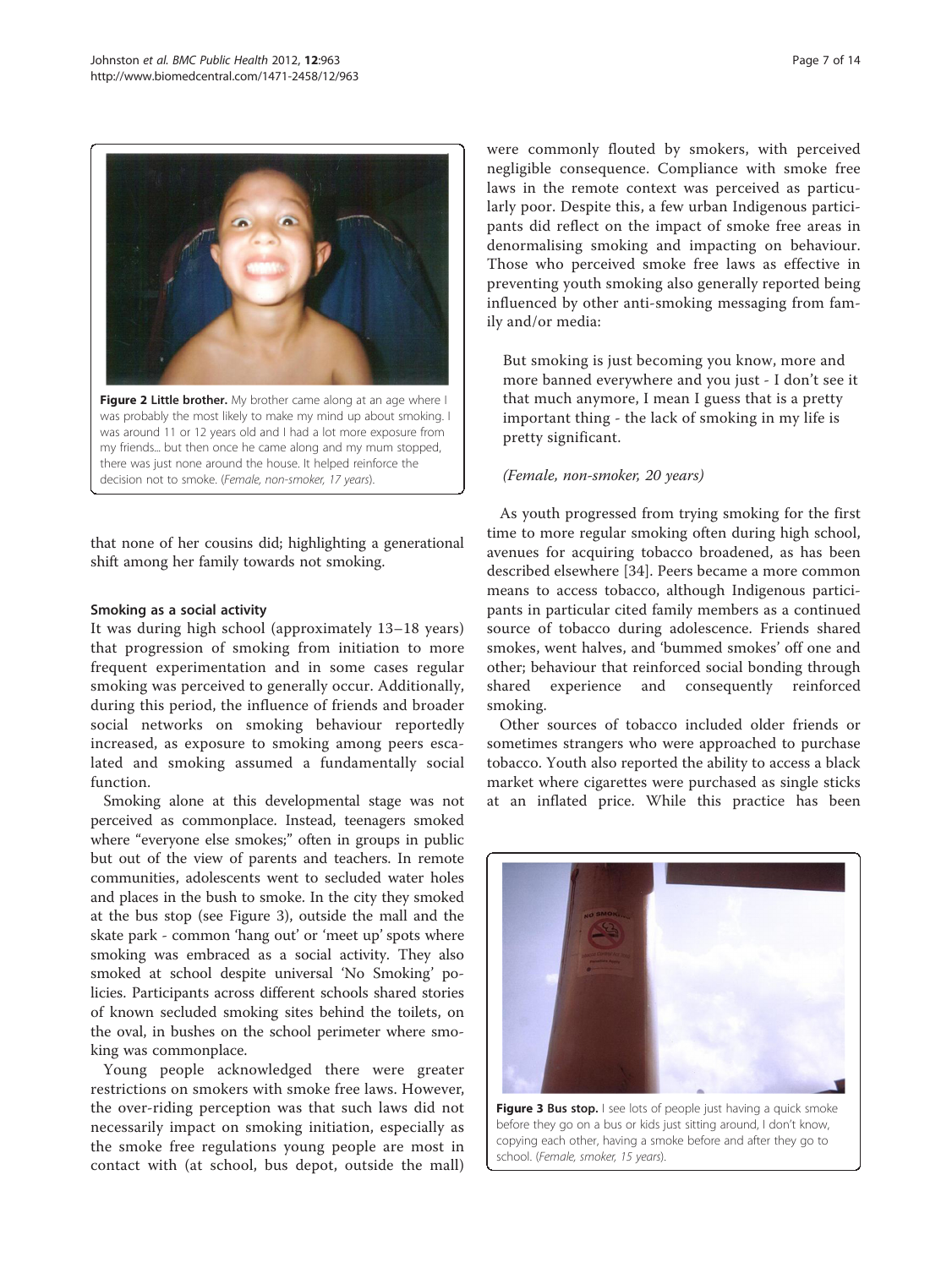previously identified in remote settings, [\[33](#page-12-0)] this was also reportedly a means to access tobacco for both Indigenous and non-Indigenous youth across schools in the urban setting. Additionally, it was reportedly not uncommon for under-aged youth to purchase tobacco directly at outlets; usually 'known' small corner shops where identification of age is rarely required: the larger retail outlets were avoided. This emphasises findings from previous research that has reported that youth are adept at finding outlets that are prepared to sell tobacco to minors [[35](#page-12-0)] and the difficulties with enforcing bans on sales to underage purchasers [[36\]](#page-12-0).

#### Starting to smoke to 'fit in'

Participants noted that during high school years, social pressure to smoke was an increasingly influential determinant of experimentation and progression of smoking. The process of peer socialisation, whereby adolescents take on the values and behaviours of the 'group' in order to be accepted [[37](#page-12-0)], was a theme that cut across Indigenous and non-Indigenous participants, but was a more central theme for female participants generally.

There were differing perceptions as to the prevalence of overt pressure to smoke. Nevertheless, a range of participants did report feeling 'forced' into smoking on one occasion or more; the consequences for not smoking included ridicule and humiliation. However, a more consistent theme was that peer socialisation worked more through indirect pressure to conform to social norms, rather than peers providing direct encouragement to smoke. Some young people smoked so as to 'fit in' with friends, to avoid being the 'odd one out' or an 'outcast' among peers:

"They want to be the same as the other ones who smoke...Because if you are a non-smoker and you see them over there, and they are your friends, it doesn't suit you if you are not smoking. But if you start smoking, it's like you are a member of that group."

## (Male, non-smoker, 20 years)

Others started to smoke to project or maintain a certain image, again generally to be accepted by a specific group or crowd, or to attract the opposite sex. Smoking in this context played a functional role in assisting young people to reflect an image that was "rebellious," "cool", or "grown up":

Oh well, I grew up running around and yelling out gang names... Yeah so for me it was something to fit in with the group. Now I'm addicted and can't

get off it. So now I'm swearing because it costs me \$20.00 a day.

#### (Female, smoker, 17 years)

"They're growing up, they think they getting smarter and smarter, like an adult, becoming a woman and not a girl anymore."

#### (Female, smoker, 20 years)

Conversely, non-smokers commonly described smoking in pejorative terms, describing it as "gross," and "disgusting," and this negative imagery was a key reason given for not starting to smoke. This characterisation of smoking was more dominant among non-Indigenous than Indigenous participants, perhaps reflecting the difference in the degree to which smoking is denormalised in the majority population. Nevertheless, some Indigenous participants reported similar views, especially if they had also received strong anti-smoking messages from their families:

It's sort of switched from cigarettes being cool to cigarettes being just disgusting and really not, yeah, not cool at all...That's how I see it.

## (Female, non-smoker, 17 years)

Participants perceived that a negative image of smoking had progressively developed as a consequence of the behaviour being less common in the community than it once was. A perceived drop in prevalence, increasing restrictions on smokers as a consequence of smoke free areas, and graphic pack warnings have all assisted in denormalising and to an extent stigmatising smoking, in some instances stigmatising the smokers themselves. This had implications for not only how nonsmokers perceived smoking but also how non-smokers related to smokers themselves:

My brother's like that. If a girl smokes, he doesn't want a bar of it. It's just a really big turn off.

## (Female, non-smoker, 18 years)

Participants also highlighted the particular role of alcohol, usually in the context of social gatherings, in facilitating smoking. Smoking in combination with marijuana was also reported, highlighting the common co-occurrence of tobacco, alcohol and cannabis use in adolescence [[38](#page-12-0)]. Alcohol use promoted participation in social gatherings in which access and availability of tobacco was increased and social inhibitions and control reduced. Youth who smoked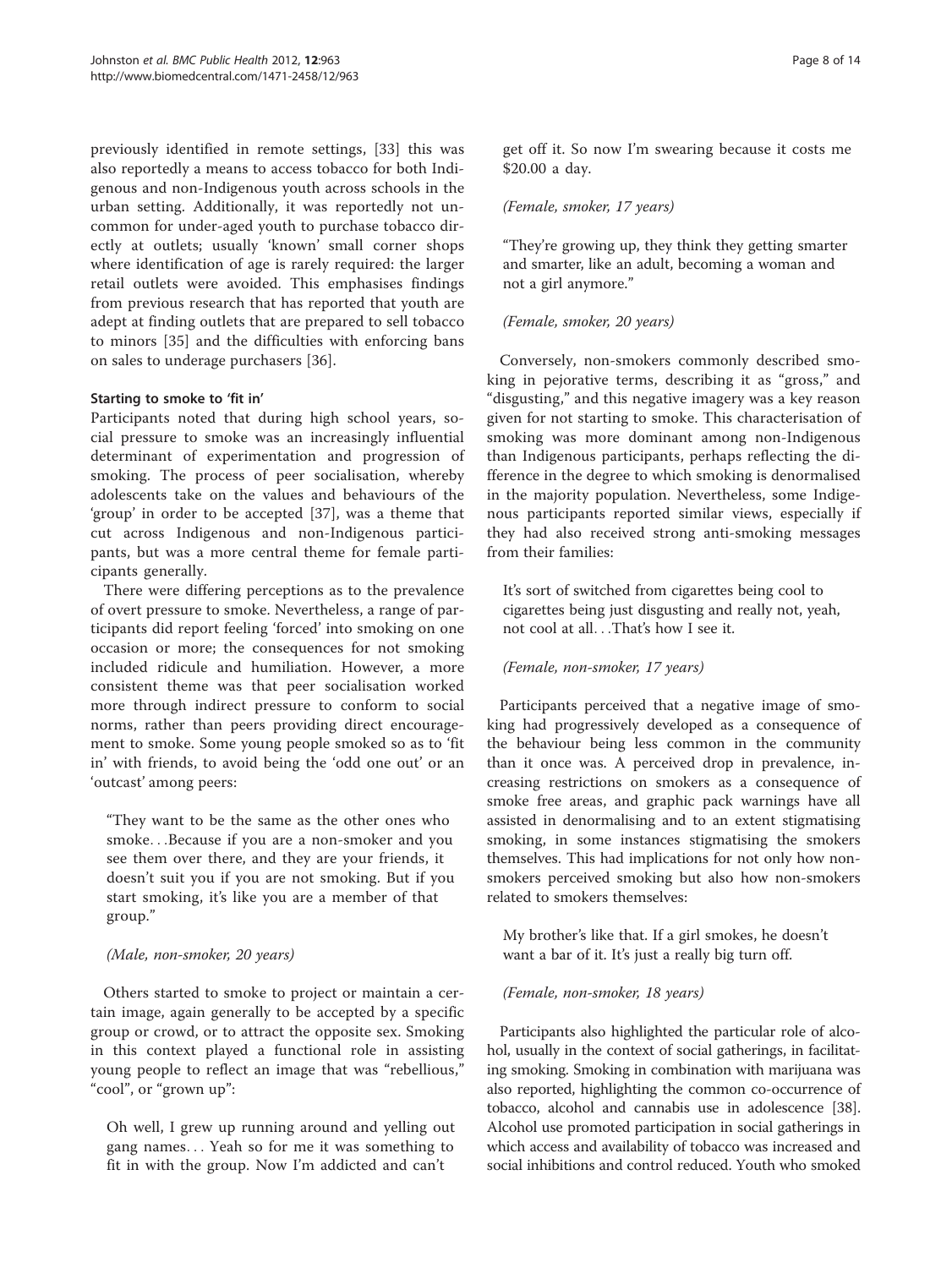infrequently in the context of social gatherings, and often in association with alcohol were commonly defined as 'social' smokers, regardless of the regularity of their smoking behaviour.

#### The reinforcement of social networks

Related to the theme of peer influence on smoking initiation, is the role that peer behaviour played in maintaining smoking (or non-smoking) behaviour. In the previous section, we described how adolescents reported being socialised to smoke by the influencing norms and behaviours of their social group (peer socialisation). Another avenue through which peer influence led to group homogeneity in smoking and other behaviours is 'peer selection.' This describes the process whereby young people gravitate towards or select social networks with similar norms and behaviour to their own [[39\]](#page-12-0). This is exemplified in the following quote, where a young male smoker described how he was 'encouraged' to seek out other smokers, as a consequence of feeling marginalised by the wider school community. In this instance the 'smokers' group' was described as a separate entity with inclusion predicated on smoking status and members exhibiting strong social bonding by virtue of being excluded from the mainstream:

In school, I mean, smoking was something that was frowned upon by most people, so I did feel singled out at that point as well as a smoker, which encouraged me more to hang around with more smokers and begin the cycle of more and more cigarettes going in to my body too ...Like the whole smoking group socialised together and we all mixed in after a while because there was no point in being separated because we were all singled out anyway...

#### (Male, smoker, 19 years)

This participant's social context, while providing him with a supportive environment, also contributed to a progression in smoking intensity. This is a reminder of how universal efforts to denormalise smoking may potentially cement smoking in the lives of some youth who find themselves excluded by social practices that are progressively viewed as 'deviant' and unacceptable [[40\]](#page-12-0).

Socialising processes that may encourage adolescent smoking also operated to protect young people from smoking [\[41](#page-12-0)], as highlighted by data elicited from a photo taken by one young non-Indigenous woman interviewed for this project (see Figure 4). Talking about the image, she explained that her group of non-smoking friends entertained themselves with other activities during school breaks when smokers commonly go for a smoke. As a collective, they found no "need for



Figure 4 Friends. So this is two of my best friends. And so this is at lunch time when a lot of smokers do go for smokes as well. We find other ways to entertain ourselves. So they have their phones out, food, just talking. No need for cigarettes. And sometimes we study during lunch as well. Yeah. My friends don't smoke, I don't smoke. These are the people that I'm like really closely knit with. (Female, non-smoker, non-Indigenous, 15 years).

cigarettes" in their lives and these distinguishing values and behaviours consistently reinforced the group as non-smoking.

Indeed, peers in non-smoking peer groups were often cited as a source of sometimes vehement anti-smoking messages and demonstrated the power of indirect pressure to conform to actual or perceived social norms, particularly in this age group. This was a lesser theme among Indigenous participants but was nevertheless present, as exemplified in the following excerpt, where a young Indigenous woman recalled the negative reaction of her friends on the few occasions she experimented with smoking at parties:

My close friends disapproved highly...they sort of thought that I got what I deserved the next day, from being sick, they weren't really that sympathetic they were like well, "that's what you get." So I guess, like, I think that helped in me not smoking as well; my close friends didn't approve of smoking at all, they thought it was trashy and they really talked it down a lot.

(Female, non-smoker, 20 years)

#### **Discussion**

The findings of this study revealed that for Indigenous (and non-Indigenous) young people, their immediate social environment, that is, family and peer networks, played a central role in smoking initiation and progression. This highlights the social stream of influence within the TTI framework on youth smoking behaviour in this context.

Flay, Snyder and Petraitis [[32](#page-12-0)] identify that within the social stream, the 'ultimate cause' of youth smoking is the social context in which an individual lives. Context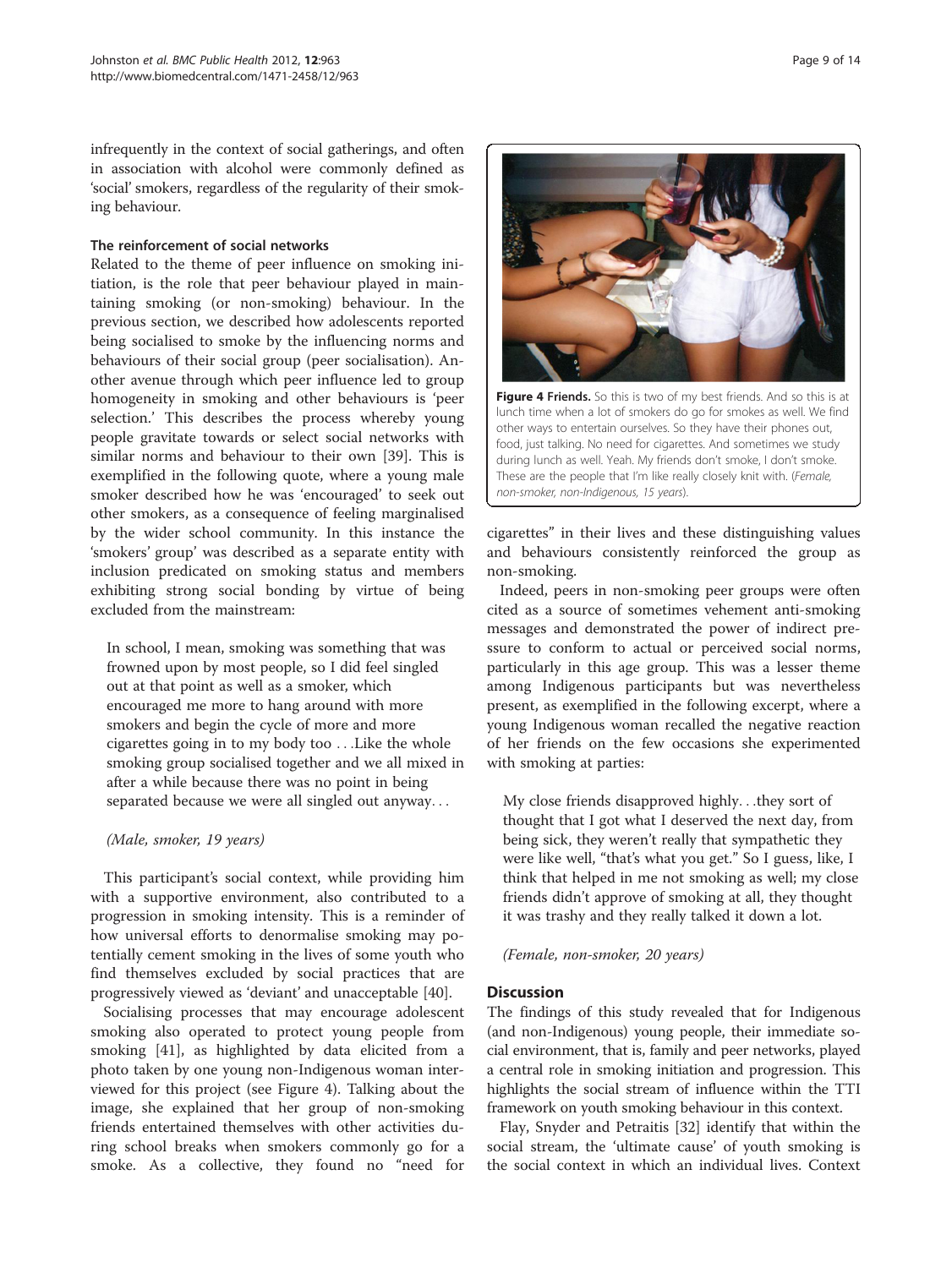determines the breadth, extent and nature of interpersonal interaction [[42](#page-12-0)]. This flows through to and interacts with the next level of influence at the social-personal nexus, where smoking behaviour is influenced by social bonding to significant others and observed (modelled) behaviours. Family and peer groups have a key role at this level of influence, as this study's findings demonstrate. The experiences and the information youth gain within these social networks inform and shape their understanding of what is normative and acceptable behaviour [[40](#page-12-0)]; social normative beliefs about smoking subsequently contribute to young people's decisions or intentions to smoke [[32](#page-12-0)].

Our study did not yield detailed information about the broader social context in which youth start to smoke. However, our findings that high exposure to smoking role models as well as to activities that may facilitate tobacco use (e.g. gambling), coupled with perceived poor compliance of smoke free areas in the remote Indigenous context, may shape the interpretation of social norms related to smoking in different ways to urban youth. At the next level of influence, both general parenting practices and smoking-specific practices influenced the development of young peoples' social normative beliefs around smoking and subsequent smoking behaviour. Lack of, or inconsistent consequences for smoking, was reported by smokers in this study. Similarly, previous research has found that children of parents who have an 'unengaged' or more permissive parenting style are more likely to smoke, compared with children whose parents have a more 'authoritative' style of parenting (i.e. set clear limits for behaviour, as well as monitor compliance) [\[43,44](#page-12-0)]. In this study, low levels of parental efficacy in reducing teen tobacco use and lenient household rules about smoking in the home was also reported, despite parents often providing contradictory anti-smoking verbal messages. Focus group and crosssectional research with a Native American population in the US suggest that these Indigenous parents may also have more lenient anti-smoking socialisation beliefs compared with other ethnic groups [\[45,46\]](#page-12-0). However, this was found to vary more by education level of the parent than by ethnicity [\[46\]](#page-12-0), suggesting that socioeconomic and not ethnic status is the more influential determinant of such beliefs.

Related to the theme of parenting, smoking-specific practices within families, including role modelling smoking, facilitating access to tobacco and socialisation into smoking were also influential in smoking uptake among youth. Modelling smoking behaviour was central to how young people 'learnt' to smoke, consistent with the well established research finding that parent and sibling smoking is a strong and significant predictor of the risk of smoking uptake by children and young people [\[47](#page-12-0)].

Family as both a direct and indirect source of tobacco was also a significant finding in our study, as has previously been reported among minority and Indigenous ethnic groups in the US [[20](#page-12-0)]. Socialisation of youth to smoking by other family members included the active initiation of young people to smoking and sharing in the act of smoking. In the Indigenous context particularly, the role of older siblings and cousins in this socialisation process cannot be overlooked. They were frequently the source of tobacco and the instigator of smoking experimentation for young people in the family environment; this has also been reported in other minority and Indigenous ethnic groups [[22](#page-12-0),[48](#page-12-0)]. While role modelling and access to tobacco were also influential for non-Indigenous youth, they did not report the same degree of active socialisation to smoking as did Indigenous participants.

In contrast to the above, families who engaged in anti-smoking socialisation were reportedly successful in establishing norms around non-smoking and subsequently protecting youth against smoking uptake. Henriksen and Jackson , p.87 [\[49](#page-12-0)] define anti-smoking socialisation as "the transmission of knowledge, attitudes and skills that prepare children to resist smoking". This can take several forms: establishing household smoking bans, monitoring children's behaviour and establishing clear expectations of negative consequences for smo king, as well as expressing anti-smoking messages [\[50](#page-12-0)]. In this study, young children who were raised in households with fewer smokers and/or whose family members provided strong anti-smoking socialisation generally reported less inclination to try smoking and if they did try, to progress beyond experimentation. This was particularly the case if parents were non-smokers but appeared to hold, even if parents smoked. Several robust epidemiological studies have upheld the hypothesis that anti-smoking socialisation is protective against youth smoking [\[50,51,52\]](#page-12-0). Further, in this study the effect of these parenting practices appeared to be influenced by the strength of family ties, suggesting an interaction between general and smoking-specific parenting practices, and highlighting the role of social bonding in influencing normative beliefs about smoking.

The other significant influence on social norms around smoking in this study was the peer group. There is no clear consensus in the literature as to the relative importance of family and peer influence on adolescent smoking at different stages of smoking. Some reports suggest that the effect of family smoking is particularly relevant for younger children [[53,54\]](#page-12-0), whereas peer group behaviours are more important in influencing smoking during teenage years [[55,56\]](#page-13-0). More recent longitudinal research suggests parental influences are im-portant for initiation and escalation of smoking [\[57,58](#page-13-0)].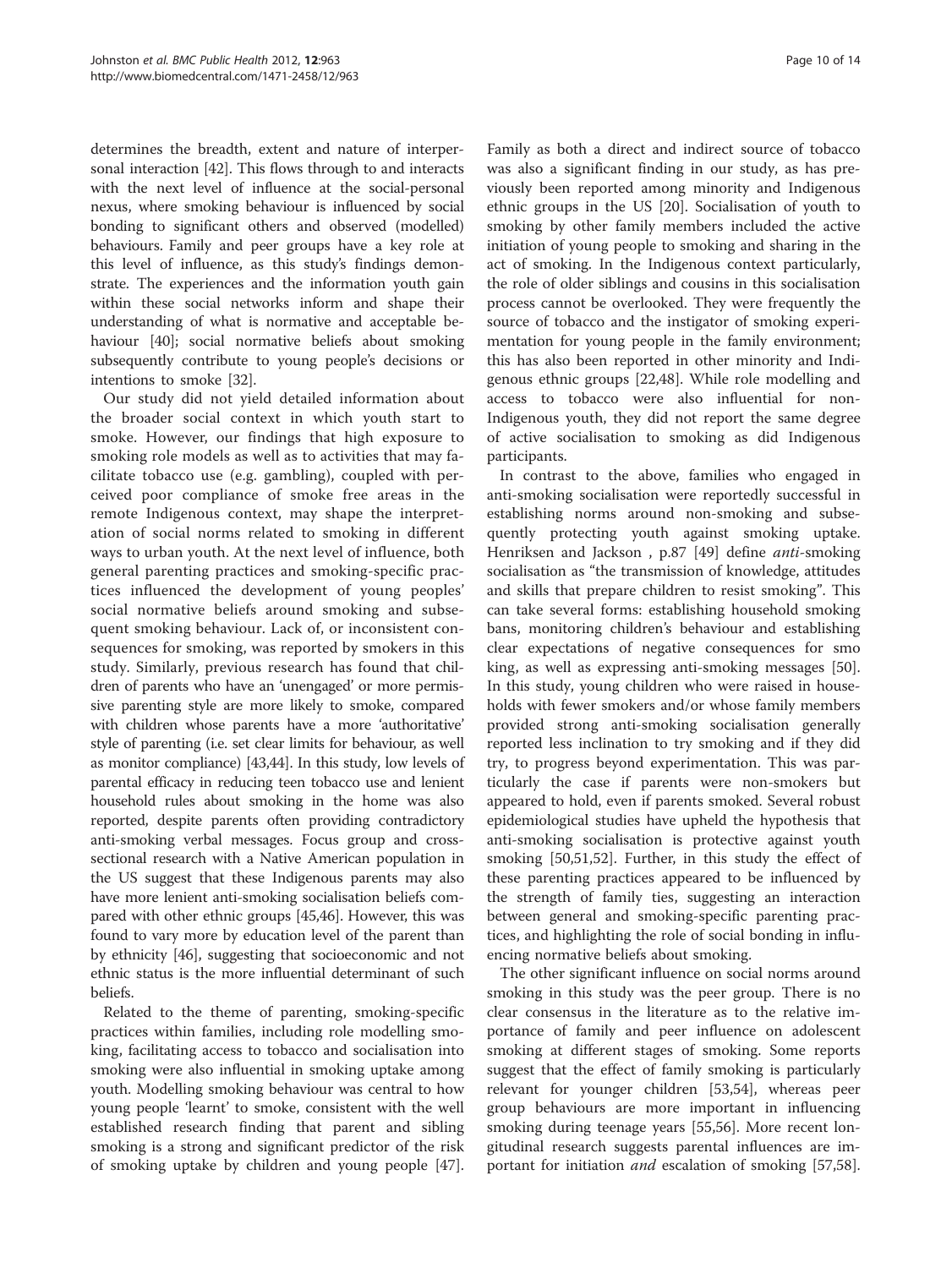Peer behaviour too, has been found to affect initiation, progression and trajectories [\[42](#page-12-0)].

Our qualitative design was not able to 'unpack' the relative contribution of family and peers on smoking at different stages in this context. However, the data suggest that family influences were particularly salient for smoking initiation and experimentation but also appeared to set the foundation for some youth to progress to more regular smoking during their teenage years, or conversely not to continue beyond experimentation. Peers appeared more influential during adolescence, a critical time of transition to physical and emotional maturity and to a coherent sense of self [\[59\]](#page-13-0).

We found evidence for both peer socialisation and peer selection and both significantly influenced social norms around smoking. These processes not only affected smoking initiation but also continued to reinforce smoking beyond initiation. Similar to the two earlier qualitative studies that included Australian Indigenous youth [[18,19](#page-12-0)], we found that peer socialisation is more a normative process and less one of overt pressure to smoke [[42](#page-12-0)]. Smoking to 'fit in' with peers highlights that group membership in adolescence confers significant benefits of acceptance and friendship, but can also require conformity in both attitudes and behaviours, which may be detrimental to health [[60](#page-13-0)]. A related theme is the role that smoking plays in the creation or experimentation of different social identities [\[61,62\]](#page-13-0) during this developmental stage. In this study, smoking was used by Indigenous and non-Indigenous participants to reflect a range of social identities from rebelliousness to 'grown up'; identities that conferred symbolic capital within their various social contexts [[40](#page-12-0)]. While smoking was used as a 'style tool' by some youth to communicate identity and status, it was regarded by others as a "stigmatising liability", p.77 [\[40](#page-12-0)], influencing normative beliefs against smoking. This finding was more pronounced among non-Indigenous participants.

Our study also found that there is substantial peer group homogeneity in respect to adolescent smoking [[63\]](#page-13-0) with smokers and non-smokers separately 'clustering' [\[42](#page-12-0)] in close friendship networks. Peer group membership reinforced social norms around smoking behaviour, acting to reinforce or protect against smoking depending on the composition of the group. This further emphasises that smoking, contrary to being an 'individual' lifestyle choice, is instead enmeshed in collective patterns of consumption, and selected from among what is "socially feasible" so as to construct and maintain a social identify that expresses difference both among and between social groups, p.61 [[64](#page-13-0)]. What this study also highlights is that in a context of falling smoking prevalence, peer influence can also be protective [[65](#page-13-0)]. This was particularly the case for non-Indigenous participants who were non-smokers

but there is evidence of changing social norms among Indigenous youth as well.

There are limitations to this study. We only included a relatively small sample of non-Indigenous participants, and within this sub-group we were only able to recruit a small number of smokers. This means that we were not able to provide a more nuanced comparison across ethnic groups but instead have focused our analysis on the major themes arising for Indigenous youth and the significant similarities and differences between the two ethnic groups. We found few marked differences in the perceptions and reported experiences of smoking by gender, although female participants appeared to be more strongly influenced by peer smoking than boys [[42\]](#page-12-0). However, if we had conducted separate group interviews for females and males as planned, we may have uncovered more subtle gender differences in smoking behaviours, as has been reported elsewhere in the literature [\[66](#page-13-0)]. Additionally, our findings are more representative of the perspectives of youth in school or employment, which restricted our ability to explore indepth differences across socioeconomic status, and therefore limit the generalisability of the findings. Finally, the qualitative nature of the study means we must caution against inferring causality between suggested determinants and smoking behaviour of participating youth. Social desirability may have biased participants' responses and led them to self-censor their actual views. In addition, participants were volunteers who may have different smoking-related attitudes and experiences than Indigenous and non-Indigenous youth in the community.

Despite the limitations, this study is one of the first in Australia to provide in-depth data on the qualitative determinants of smoking among contemporary Indigenous young people. We found that family and peer social influences are particularly salient in smoking uptake among Indigenous youth, emphasising the importance of the social stream of influence within the TTI in this context. Our findings also suggest that the types of social influences to smoke were similar between Indigenous and non-Indigenous youth but that these influences were more pervasive (especially in the family domain) among Indigenous youth. This reflects the fact that Indigenous smoking prevalence is double non-Indigenous prevalence and smoking in many Indigenous families and communities remains a normative social practice [[19,33\]](#page-12-0). The conclusion we draw is that higher rates of smoking uptake among Indigenous Australians are likely attributable to known causes of smoking initiation [\[67\]](#page-13-0).

#### Conclusions

Our findings have implications for both future research and practice. One important avenue for research is to explore the range of responses and beliefs regarding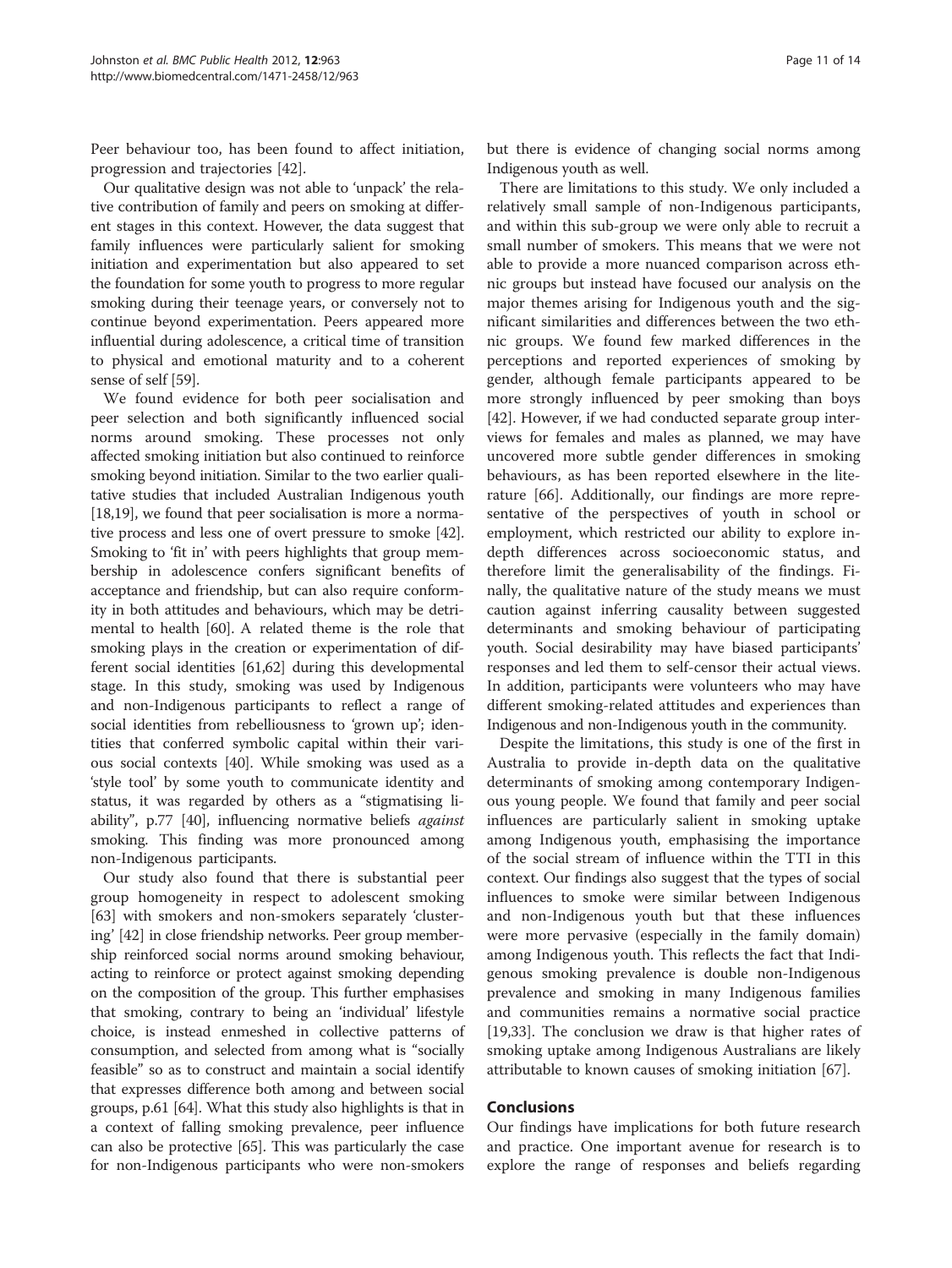<span id="page-11-0"></span>youth smoking from the perspective of Indigenous parents of children and adolescents, as they were excluded from our recent study and we relied solely on young peoples' reporting of these. This is important given the role of general parenting and smoking-specific practices on youth smoking uptake. Longitudinal research with Indigenous youth to explore both the generalisability of these findings and the differential contribution of family and peer influences on smoking at different stages would be valuable; this may have implications for preventative interventions at different stages of smoking.

Future smoking prevention activities need to focus on changing social normative beliefs around smoking, both at a population level (through smoke free policies and laws and social marketing campaigns) and within young peoples' immediate social environment. Such activities would complement other effective initiatives to prevent youth smoking, such as increasing the price of cigarettes [[68\]](#page-13-0). Currently, all Australian states and territories have banned smoking in enclosed public places, particularly workplaces and restaurants [[69](#page-13-0)]. The Northern Territory has traditionally lagged behind other jurisdictions in implementing smoke free areas. For example, if a majority of staff at a NT school campus agree, the school can designate a discrete outdoor area for smoking if it is not in the line of sight of children. This is in contrast to all other states and territories in Australia that ban smoking on all government school grounds by Education Department policy. The NT Department of Education and Children's Services should consider following other jurisdictions in making the whole of school campuses smoke free. The NT Tobacco Control Regulations should also be amended to remove this exemption relating to NT schools. Importantly, schools should not only implement but enforce smoke free policies, as enforcement of policy (not its existence) is necessary for it to be effective in reducing smoking prevalence among youth [1].

Another avenue through which schools might intervene to reduce youth smoking is to further explore interventions designed to alter social norms within established peer groups and harness the power of positive peer influences to reduce youth smoking. This has been successfully trialled in the United Kingdom. Drawing on 'diffusion of innovation' theory, the Stop Smoking in Schools Trial (ASSIST) utilised trained influential school students to act as positive peer supporters during informal (out of classroom) interactions to encourage young people not to smoke [[70](#page-13-0)]. The study found a 22% reduction in the odds of being a regular smoker in intervention, compared to control schools for two years after its delivery [\[71\]](#page-13-0).

Another obvious area for attention is the family unit, where interventions could be targeted to encourage positive parenting practices, both generally, as well as smoking-specific practices [\[42\]](#page-12-0). A Cochrane review of the

effectiveness of interventions to help family members strengthen non-smoking attitudes and promote nonsmoking by children or adolescents, found that while the evidence base is limited, some well-executed RCTs show family interventions may prevent adolescent smoking [[72](#page-13-0)]. Health practitioners in contact with Indigenous families should be promoting smoke free homes and other anti-smoking socialisation behaviours.

In conclusion, it is encouraging that this study provides some evidence for changing social norms relating to smoking among young Indigenous Australians. Measures to continue to denormalise smoking and to support families to socialise their children against smoking youth should contribute to reducing smoking uptake in this population and make significant inroads into reducing the disease and death caused by smoking in Indigenous communities.

#### Competing interests

The authors declare they have no competing interests.

#### Authors' contributions

All of the authors made contributions to the conception and design of the 'Starting to Smoke' study. VJ, DW and CE were responsible for data collection and analysis and all authors contributed to the interpretation of the findings. VJ drafted the manuscript; the remaining authors critically reviewed it and made revisions. All authors have approved the final manuscript.

#### Acknowledgements

The team gratefully acknowledges the enormous contribution of the peer researchers who worked on this project: Cyan Earnshaw, Derek Mayo-Spry, Tiffany Wanybarrnga, Alvin Gaykamangu, Jasmine Christie and Renae Williams. We would also like to thank the schools and the Darwin not-forprofit youth centre who participated in the project for their advice and assistance with engaging young people. Lastly, we thank all of the young participants who donated their time and energy to this project and to The Lowitja Institute for funding it.

Vanessa Johnston is supported by a National Health and Medical Research Council (NHMRC) Postdoctoral Training Fellowship for Aboriginal and Torres Strait Islander health research (545241). David Thomas is supported by a National Heart Foundation Research Fellowship (CR 09D 4712). The views expressed in this publication are those of the authors and do not reflect the views of NHMRC or the National Heart Foundation.

#### Author details

<sup>1</sup>Menzies School of Health Research, Institute of Advanced Studies, Charles Darwin University, PO Box 41096, Casuarina, Northern Territory 0811 Australia. 2 Lowitja Institute, Charles Darwin University, PO Box U364 Casuarina, Northern Territory 0815 Australia.

#### Received: 20 June 2012 Accepted: 6 November 2012 Published: 10 November 2012

#### References

- USDHHS: Preventing tobacco Use among youth and young adults: a report of the Surgeon General. Atlanta: US Department of Health and Human Services, Centers for Disease Control and Prevention, National Center for Chronic Disease Prevention and Health Promotion, Office on Smoking and Health; 2012.
- 2. ABS: National Aboriginal and Torres Strait Islander social survey 2008. Canberra: Australian Bureau of Statistics (No. 4714.0); 2009.
- 3. ABS: Tobacco smoking Aboriginal and Torres Strait Islander people: a snapshot, 2004–05. Canberra: Australian Bureau of Statistics (No. 4722.0.55.004); 2007.
- 4. Mayhew KP, Flay BR, Mott JA: Stages in the development of adolescent smoking. Drug Alcohol Depend 2000, 59:S61–S81.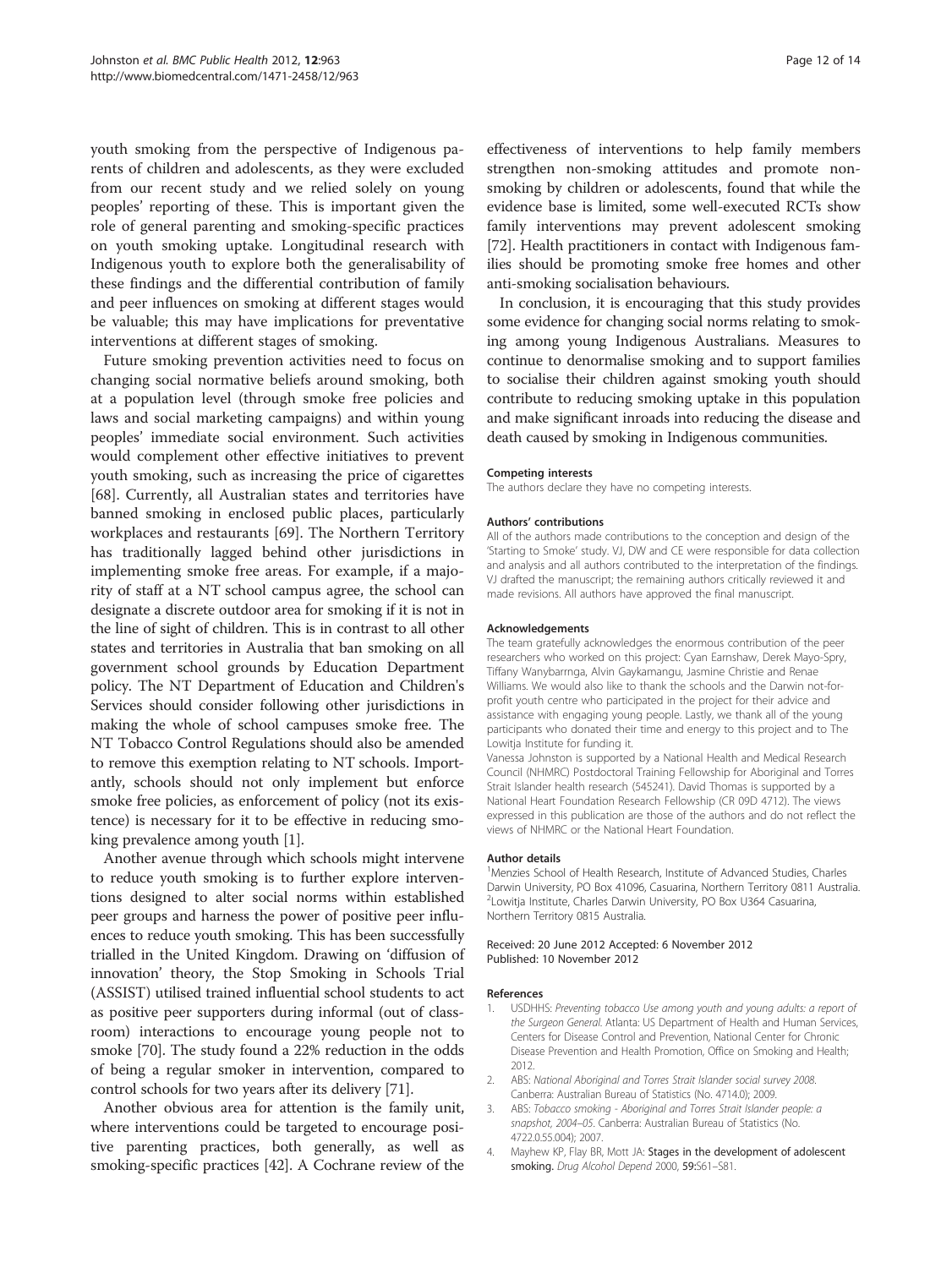- <span id="page-12-0"></span>5. Breslau N, Peterson EL: Smoking cessation in young adults: age at initiation of cigarette smoking and other suspected influences. Am J Public Health 1996, 86:214–220.
- Vos T, Barker B, Stanley L, Lopez AD: The burden of disease and injury in Aboriginal and Torres Strait Islander peoples 2003. Brisbane: School of Population Health, The University of Queensland; 2007.
- 7. Tyas SL, Pederson LL: Psychosocial factors related to adolescent smoking: a critical review of the literature. Tob Control 1998, 7:409–420.
- 8. Turner L, Mermelstein R, Flay B: Individual and contextual influences on adolescent smoking. Ann N Y Acad Sci 2004, 1021:175–197.
- O'Loughlin J, Karp I, Koulis T, Paradis G, DiFranza J: Determinants of first puff and daily cigarette smoking in adolescents. Am J Epidemiol 2009, 170:585–597.
- 10. Park S, Weaver TE, Romer D: Predictors of the transition from experimental to daily smoking in late adolescence and young adulthood. J Drug Educ 2010, 40:125–141.
- 11. Scherrer JF, Xian H, Pan H, Pergadia ML, Madden PAF, Grant JD, Sartor CE, Haber JR, Jacob T, Bucholz KK: Parent, sibling and peer influences on smoking initiation, regular smoking and nicotine dependence. Results from a genetically informative design. Addict Behav 2012, 37:240–247.
- 12. Wilkinson A, Shete S, Prokhorov A: The moderating role of parental smoking on their children's attitudes toward smoking among a predominantly minority sample: a cross-sectional analysis. Subst Abuse Treat Prev Policy,<http://www.substanceabusepolicy.com/content/3/1/18>
- 13. Tjora T, Hetland J, Aaro LE, Overland S: Distal and proximal family predictors of adolescents' smoking initiation and development. a longitudinal latent curve model analysis. BMC Publ Health 2011, <http://www.biomedcentral.com/1471-2458/11/911>.
- 14. Wakefield M, Forster J: Growing evidence for new benefit of clean indoor air laws: reduced adolescent smoking. Tob Control 2005, 14:292–293.
- 15. Emory K, Saquib N, Gilpin EA, Pierce JP: The association between home smoking restrictions and youth smoking behaviour: a review. Tob Control 2010, 19:495–506.
- 16. Brinn MP, Carson KV, Esterman AJ, Chang AB, Smith BJ: Mass media interventions for preventing smoking in young people. Cochrane Database Syst Rev, (4). doi[:10.1002/14651858.CD001006.](http://dx.doi.org/10.1002/14651858.CD001006) Art. No.: CD001006.
- 17. Green D: Exploring the initiation of smoking among Indigenous youth. Master of Public Health thesis. The University of Melbourne: School of Population Health; 2009.
- 18. Leavy J, Wood L, Phillips F, Rosenberg M: Try and try again: qualitative insights into adolescent smoking experimentation and notions of addiction. Health Promot J Aust 2010, 21:208–214.
- 19. Passey ME, Gale JT, Sanson-Fisher RW: "Its almost expected": rural Australian Aboriginal women's reflections on smoking initiation and maintenance: a qualitative study. BMC Womens Health 2011, <http://www.biomedcentral.com/1472-6874/11/55>
- 20. Mermelstein R: Explanations of ethnic and gender differences in youth smoking: a multi-site, qualitative investigation. Nicotine Tob Res 1999, 1:S91–S98.
- 21. Kegler MC, McCormick L, Crawford M, Allen P, Spigner C, Ureda J: An exploration of family influences on smoking among ethnically diverse adolescents. Health Educ Behav 2002, 29:473–490.
- 22. Kegler MC, Kingsley B, Malcoe LH, Cleaver V, Reid J, Solomon G: The functional value of smoking and nonsmoking from the perspective of American Indian youth. Fam Community Health 1999, 22:31–42.
- 23. Pyett P: Working together to reduce health inequalities: reflections on a collaborative participatory approach to health research. Aust  $N Z J$  Public Health 2002, 26:332–336.
- 24. Krueger R, Casey MA: Focus groups: a practical guide for applied research. 3rd edition. Thousand Oaks, CA: Sage: 2000.
- 25. Rice PL, Ezzy D: Qualitative research methods. A health focus. Melbourne: Oxford University Press; 2004.
- 26. Wang CC, Pies CA: Family, maternal and child health through photovoice. Matern Child Health J 2004, 8:95–102.
- 27. Wang CC, Redwood-Jones YA: Photovoice ethics: perspectives from flint photovoice. Health Educ Behav 2001, 28:560–572.
- 28. Haines RJ, Oliffe JL, Bottorff JL, Poland BD: 'The missing picture': tobacco use through the eyes of smokers. Tob Control 2010, 19:206–212.
- 29. Drew SE, Duncan RE, Sawyer SM: Visual storytelling: a beneficial but challenging method for health research with young people. Qual Health Res 2010, 20:1677–1688.
- 30. Harper D: Talking about pictures: a case for photo eilicitation. Vis Stud 2002, 17:13–26.
- 31. Flay BR, Petraitus J: The theory of triadic influence: a new theory of health behavior with implications for preventive interventions. In Advances in medical sociology: a reconsideration of models of health behavior change. 4th edition. Edited by Albrect GS. Grennwich, Conn: JAI Press; 1994:19–44.
- 32. Flay BR, Snyder FJ, Petraitis J: The theory of triadic influence. In Emerging theories in health promotion and research. Edited by Diclemente RJ, Crosby RA, Kegler MC. San Francisco, CA: Jossey-Bass; 2009:451–510.
- 33. Johnston V, Thomas DP: Smoking behaviours in a remote Australian Indigenous community: the influence of family and other factors. Soc Sci Med 2008, 67:1708–1716.
- 34. Kegler M, Cleaver V, Kingsley B: The social context of experimenting with cigarettes: American Indian "start stories". Am J Health Promot 2000, 15:89–92.
- 35. Robinson J, Amos A: A qualitative study of young people's sources of cigarettes and attempts to circumvent underage sales laws. Addiction 2010, 105:1835–1843.
- 36. Stead LF, Lancaster T: Interventions for preventing tobacco sales to minors. Cochrane Database Syst Rev 2005, (1). doi[:10.1002/14651858.](http://dx.doi.org/10.1002/14651858.CD001497.pub2) [CD001497.pub2.](http://dx.doi.org/10.1002/14651858.CD001497.pub2) Art. No.: CD001497.
- 37. Evans WD, Powers A, Hersey J, Renaud J: The influence of social environment and social image on adolescent smoking. Health Psychol 2006, 25:26-33.
- 38. Spein AR, Sexton H, Kvernmo S: Predictors of smoking behaviour among indigenous Sami adolescents and non-indigenous peers in north norway. Scand J Public Health 2004, 32:118–129.
- 39. Ennett ST, Bauman KE: The contribution of influence and selection to adolescent peer group homogeneity: the case of adolescent cigarette smoking. J Pers Soc Psychol 1994, 67:653-663.
- 40. Haines RJ, Poland BD, Johnson JL: Becoming a 'real' smoker: cultural capital in young women's accounts of smoking and other substance use. Sociol Health Illn 2009, 31:66–80.
- 41. Stanton WR, Lowe JB, Gillespie AM: Adolescents' experiences of smoking cessation. Drug Alcohol Depend 1996, 43:63–70.
- 42. Simons-Morton B, Farhat T: Recent findings on peer group influences on adolescent smoking. J Prim Prev 2010, 31:191–208.
- 43. Jackson C, Henriksen L, Foshee VA: The authoritative parenting index: predicting health risk behaviors among children and adolescents. Health Educ Behav 1998, 25:319–337.
- 44. Radziszewska B, Richardson JL, Dent CW, Flay BR: Parenting style and adolescent depressive symptoms, smoking, and academic achievement: ethnic, gender, and SES differences. J Behav Med 1996, 19:289–305.
- 45. Kegler MC, Cleaver VL, Yazzie-Valencia M: An exploration of the influence of family on cigarette smoking among American Indian adolescents. Health Educ Res 2000, 15:547–557.
- 46. Kegler MC, Malcoe LH: Anti-smoking socialization beliefs among rural Native American and White parents of young children. Health Educ Res 2005, 20:175–184.
- 47. Leonardi-Bee J, Jere ML, Britton J: Exposure to parental and sibling smoking and the risk of smoking uptake in childhood and adolescence: a systematic review and meta-analysis. Thorax 2011, 66:847–855.
- 48. Quintero G, Davis S: Why do teens smoke? American Indian and Hispanic adolescents' perspectives on functional values and addiction. Med Anthropol Q 2002, 16:439–457.
- 49. Henriksen L, Jackson C: Anti-smoking socialization: relationship to parent and child smoking status. Health Commun 1998, 10:87.
- 50. Jackson C, Henriksen L: Do as I say: parent smoking, antismoking socialization, and smoking onset among children. Addict Behav 1997,  $22 \cdot 107 - 114$
- 51. Mahabee-Gittens EM, Xiao Y, Gordon JS, Khoury JC: The role of family influences on adolescent smoking in different racial/ethnic groups. Nicotine Tob Res 2012, 14:264–273.
- 52. Waa A, Edwards R, Newcombe R, Zhang J, Weerasekera D, Peace J, McDuff I: Parental behaviours, but not parental smoking, influence current smoking and smoking susceptibility among 14 and 15 year-old children. Aust NZ J of Public Health 2011, 35:530–536.
- 53. Jackson C, Henriksen L, Dickinson D, Levine DW: The early use of alcohol and tobacco: its relation to children's competence and parents' behavior. Am J Public Health 1997, 87:359–364.
- 54. Vitaro F, Wanner B, Brendgen M, Gosselin C, Gendreau PL: Differential contribution of parents and friends to smoking trajectories during adolescence. Addict Behav 2004, 29:831–835.